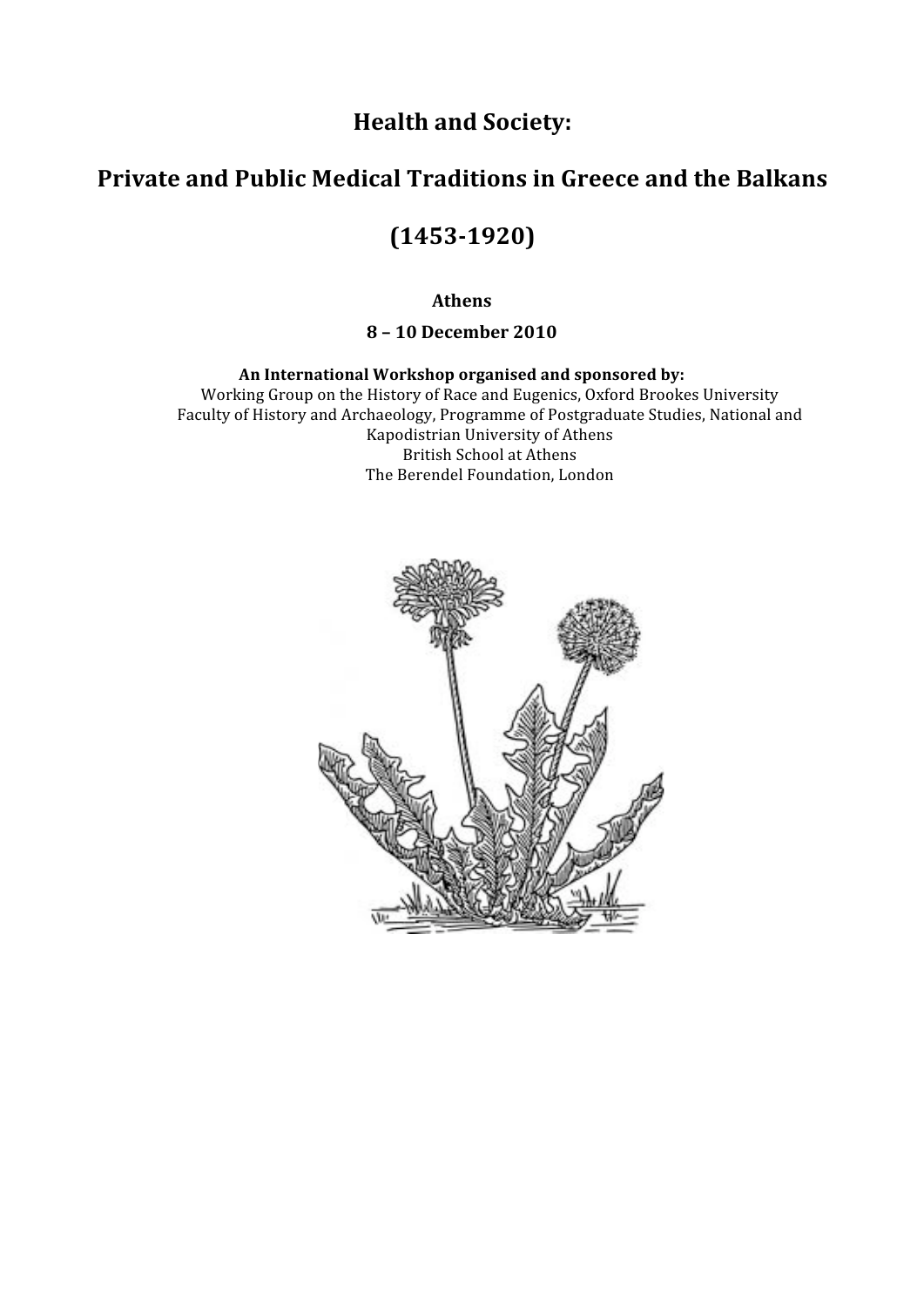# **PROGRAMME**

## **Wednesday,
8
December
2010**

**19:00**  Reception for
participants
and
invited
guests
only **hosted
by
the**  British
School
at
Athens,
52
Souedias
st.

### **Thursday,
9
December
2010**

**Venue**

History Museum of the University of Athens, 5 Tholou St., Plaka

#### **9:3010:00**

Registration

#### **10:0011:00**

#### **First
Panel:
On
Methodology**

Chair:
Catherine
Morgan
(British
School
at
Athens)

- 1. Andrew Wear (The Wellcome Centre for the History of Medicine, UCL, UK): "Some general
 structural
 aspects
 of
 the
 relationship
 between
 medicine
 and
 religion
 in
 the early
modern
period"
- 2. Marius Turda (Oxford Brookes University, UK): "Ancients and Moderns: The rise of social history of medicine in the Balkans"

#### **11:00
–
12:30**

#### **Second
Panel:
Medicine
and
Charity**

Chair:
George
Antonakopoulos
(Faculty
of
Medicine,
University
of
Thessaly)

- 1. Nikoletta Giantsi, (Department of History, University of Athens): "Thomas Aquinas's perception
of
charity
in
the
Greek
lands
in
the
15th
century"
- 2. Katerina
Konstantinidou
(Department
of
History,
University
of
Athens):
"Between
soul and
body:
Hospital
care
in
Venetian
Corfu
(17th‐18th
centuries)"
- 3. Constantinos Trompoukis (Faculty of Medicine, University of Crete): "Charities and health policy of the Greek Orthodox community in Constantinople (mid 18th-19th centuries)"

**12:3014.30 Lunch**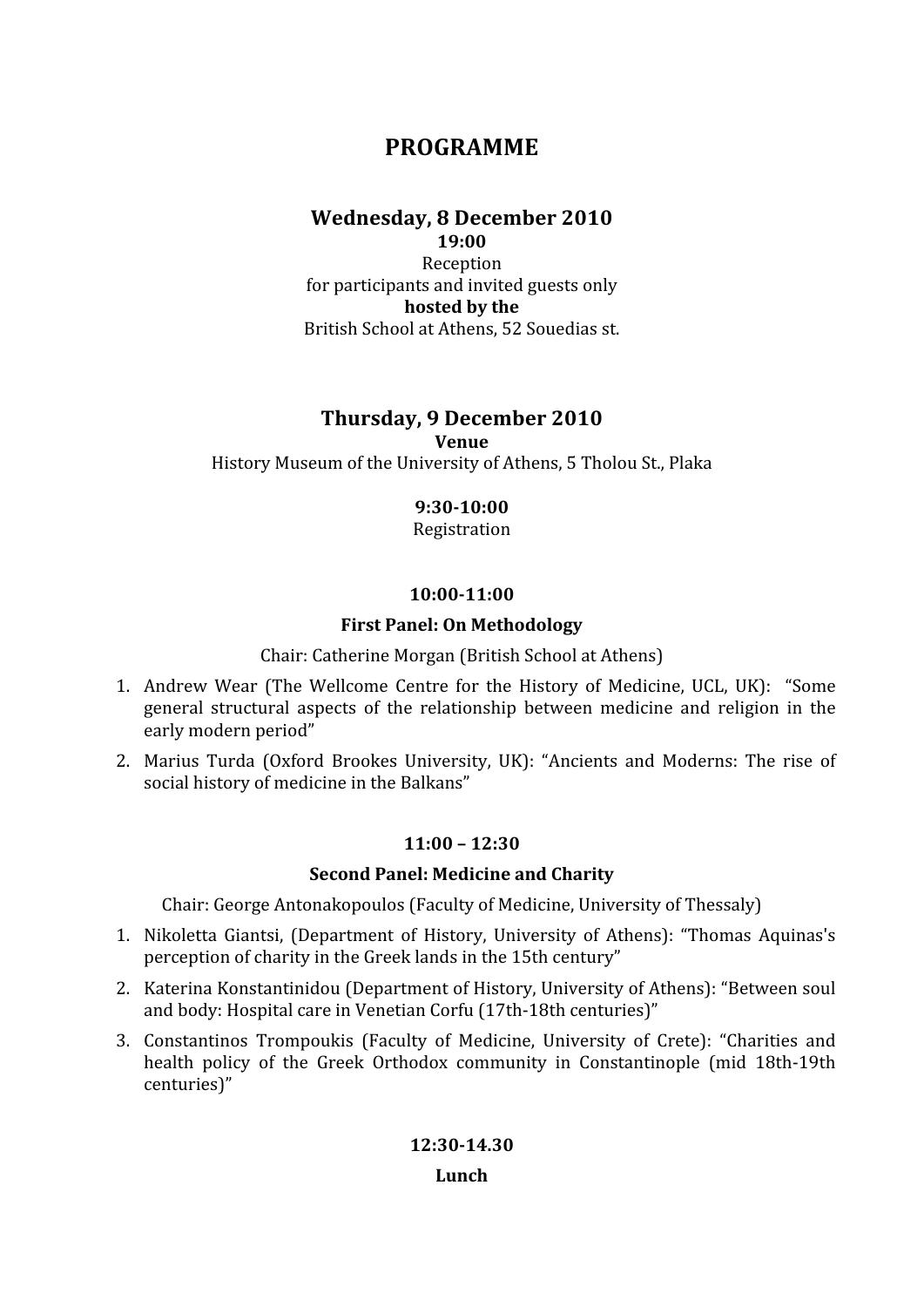#### **14.30
16.00**

#### **Third
Panel:
Medicine
and
the
Byzantine
Legacy**

Chair: Andrew Wear (The Wellcome Centre for the History of Medicine, UCL, UK)

- 1. Mikel
 Nakuci
 (Institute
 of
 Dermatological
 Studies,
 Tirana,
 Albania):
 "History
 of Albanian
medicine
during
the
post‐Byzantine
period"
- 2. Dimitris Christodoulou (School of Medicine, University of Thessaloniki): "Modes of contamination
 and
 sanitary
 measures
 against
 the
 plague
 in
 the
 Eastern Mediterranean"
- 3. Agamemnon
Tselikas
(Historical
and
Palaeographic
Archive
of
the
Cultural
Foundation of
 the
National
Bank
of
Greece):
 "Methodological
issues
on
 the
study
of
 Iatrosophical manuscripts"

#### **16:0016:30**

#### **Coffee
Break**

#### **16.30
–
18:00**

#### **Fourth
Panel:
Transfer
of
Medical
Knowledge**

Chair:
Paul
Weindling
(Oxford
Brookes
University,
UK)

- 1. Octavian
 Buda
 (University
 of
 Medicine
 and
 Pharmacy
 'Carol
 Davila',
 Bucharest, Romania): "Variolation from the Balkans - through the Danubian principalities - to Western
Europe,
1678‐1802"
- 2. Georgeta Nazarska (State University of Library Studies and IT, Sofia, Bulgaria): "The Balkan medical education and Bulgarian physicians: Transfer of Knowledge, 1840s-1920s"
- 3. Valentin‐Veron
Toma
(Francisc
Rainer
Institute
of
Anthropology,
Bucharest,
Romania): "The migration of medical students from the Balkans to Paris in the 19th century. The case
of
Romania"

#### **19:00
Dinner**

(for
workshop
participants
only)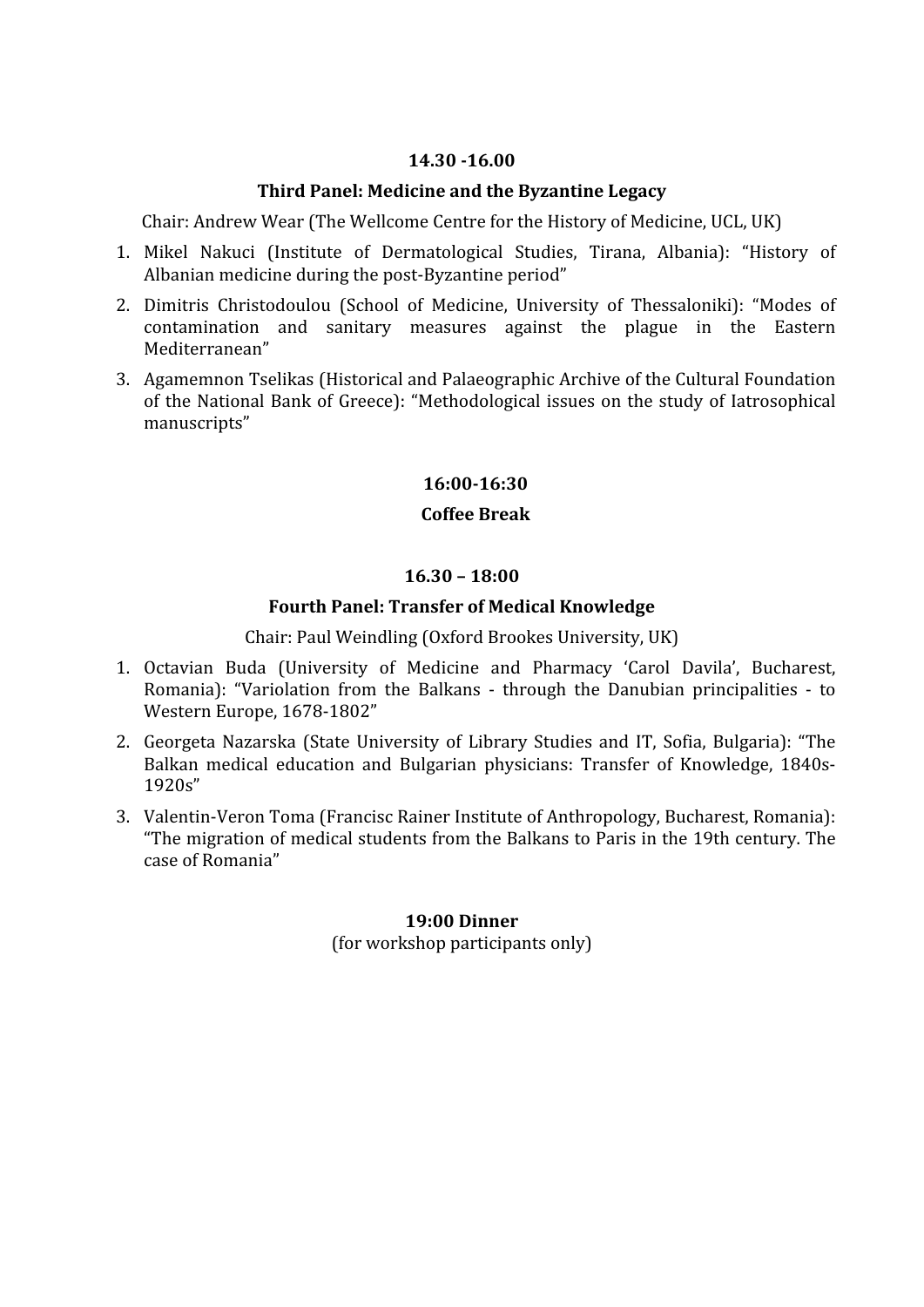## **Friday,
10
December
2010**

**Venue**

History
Museum
of
the
University
of
Athens,
5
Tholou
St.,
Plaka

#### **10:00
–
11:30**

#### **Fifth
Panel:

Medicine
and
Institutionalisation**

Chair:
Olga
Katsiardi‐Hering
(Department
of
History,
University
of
Athens)

- 1. George Antonakopoulos (Faculty of Medicine, University of Thessaly): "The role of the Greek
Medical
Council,
1834‐1923"
- 2. Lydia Dracaki (Panteion University): "Food regulation in Greece: Doctors, police and municipal authorities as protectors of the food market of the city of Piraeus (1835-1914)"
- 3. Constantinos
 Maravelias
 (Museum
 of
 Criminology,
 School
 of
 Medicine,
 University
 of Athens): "Educating Health Professionals: The Role of the Athens Museum of Criminology,
1833‐1920"

#### **11:30
–
13:30**

#### **Sixth
Panel:
Women,
Reproduction
and
Medicine**

Chair:
Marius
Turda
(Oxford
Brookes
University,
UK)

- 1. Gülhan Balsoy (Isik University, Istanbul, Turkey): "Agents of the state or agents of the local female networks? Midwives and the new science of midwifery in the nineteenth century
Ottoman
society"
- 2. Katerina Gardikas (Department of History, University of Athens): "Midwives in the early
years
of
Greek
statehood"
- 3. Kristina
 Popova
 (South‐West
 University,
 Blagoevgrad,
 Bulgaria):
 "Working
 for
 the
 ill patient or working for a better society? The beginning of the public health nursing in Bulgaria"
- 4. Despina
 Karakatsani
 (University
 of
 the
 Peloponnese):
 "The
 art
 of
 creating
 beautiful children. Considerations on pro-genetic engineering and eugenics in the early 20th century"

**13:30

15:00 Lunch**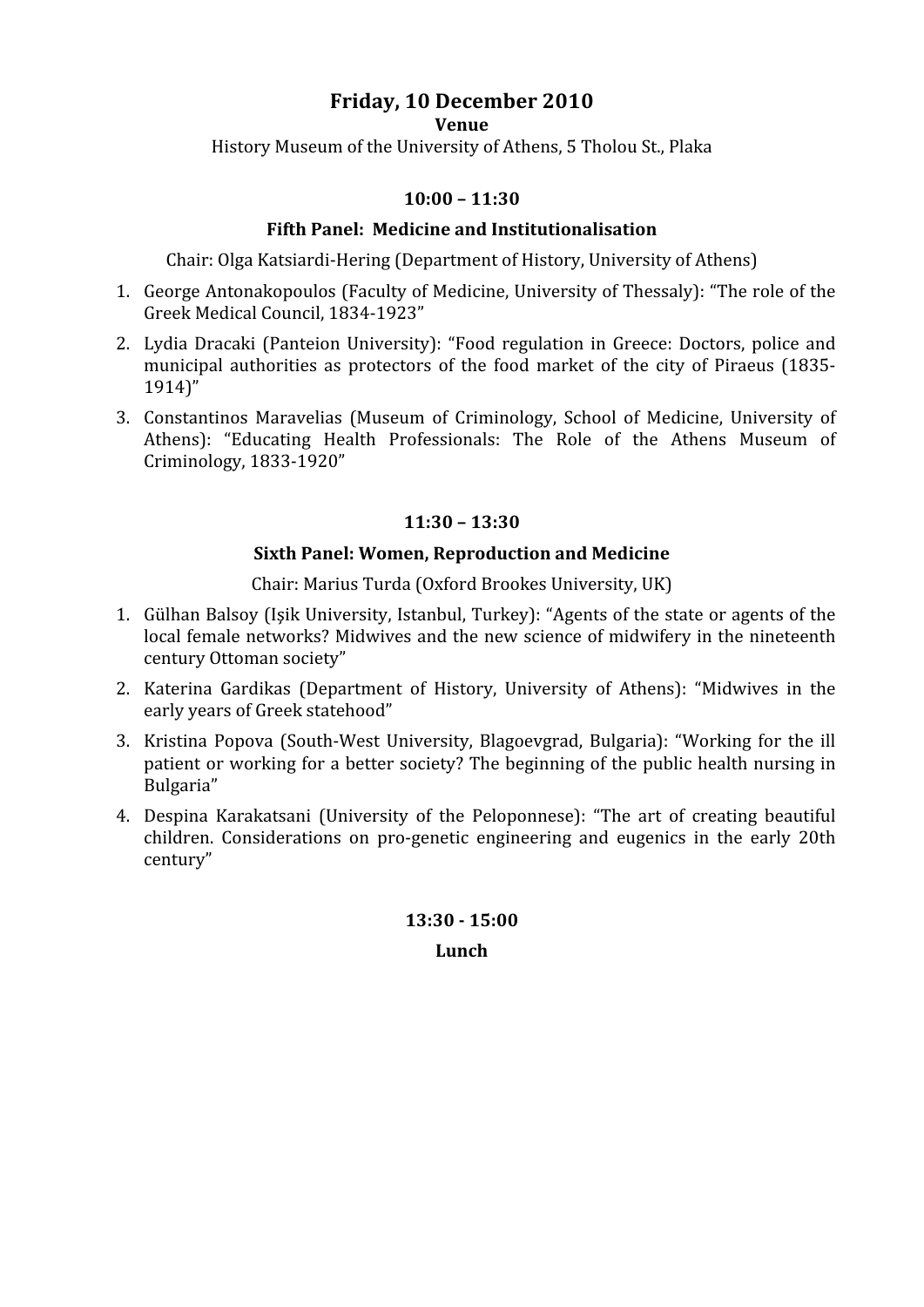#### **15:00
–
16:30**

#### **Seventh
Panel:
Medicine
and
Confinement**

Chair:
Octavian
Buda
(University
of
Medicine
and
Pharmacy
'Carol
Davila',
Bucharest, Romania)

- 1. Vangelis Karamanolakis (Department of History, University of Athens): "Attitudes to mental
illness
and
treatment
in
turn‐of‐the‐20th
century
Greece"
- 2. Despo Kritsotaki Vasia Lekka (Department of History, University of Crete -Department of History, University of Athens): "Lay narratives of mental illness at the Dromokaiteion
hospital,
1900‐1920"
- 3. Vaso
Theodorou,
(University
of
Thrace):
"Caring
for
TB
patients
in
early
20th
century Greece:
The
foundation
and
operation
of
Sotiria
sanatorium
(1905‐1920)"

#### **16:3017:00**

#### **Concluding
Remarks**

Paul J. Weindling (Oxford Brookes University, UK): "Social history of medicine in context"